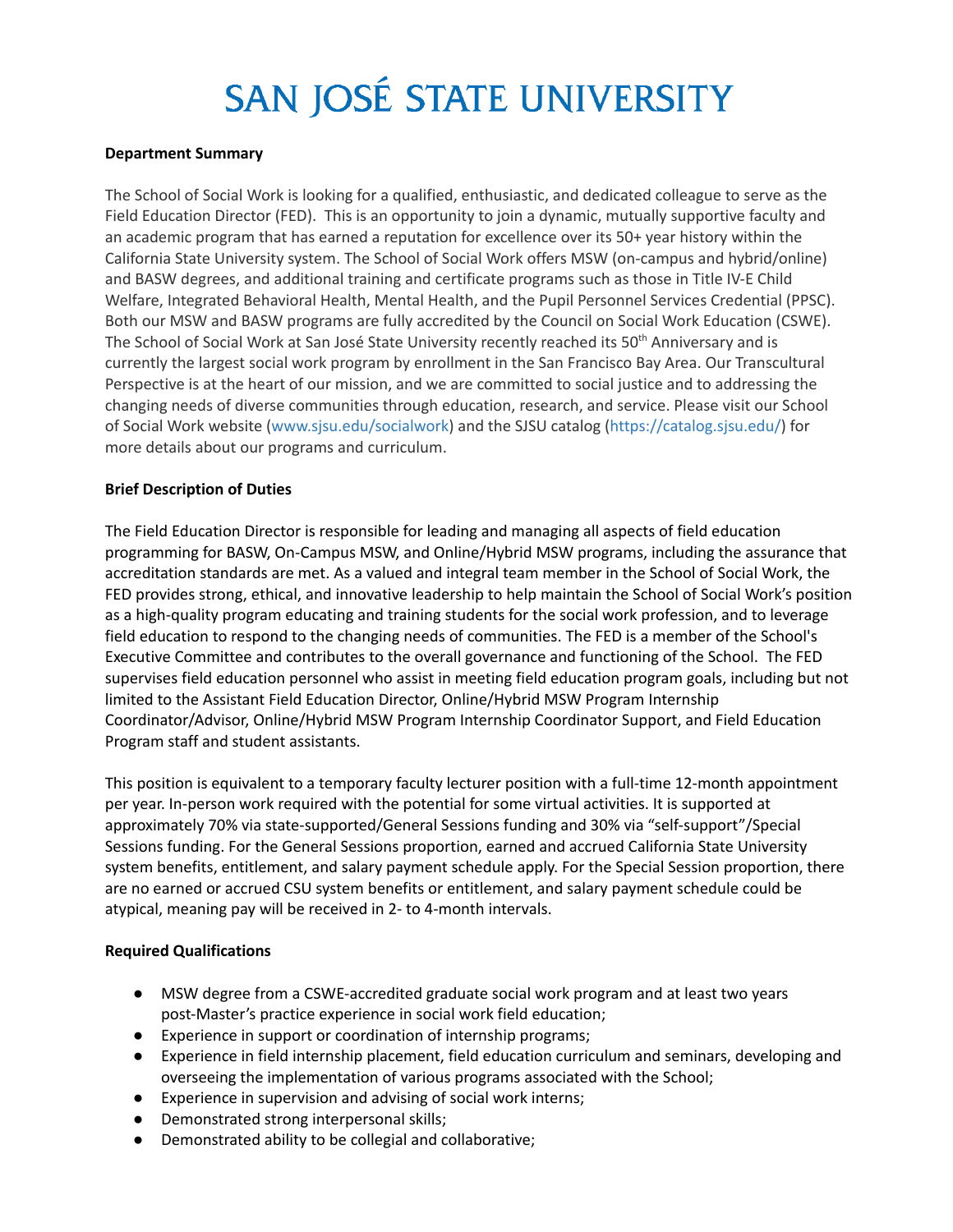- Demonstrated critical-thinking and problem solving skills;
- Good communication skills (written and oral);
- The candidate must demonstrate awareness and experience understanding the needs of a student population of great diversity – in age, abilities, cultural background, ethnicity, religion, economic background, primary language, sexual orientation, gender identity, and academic preparation – through inclusive course materials, teaching strategies and advisement.
- Applicants should demonstrate an awareness of and sensitivity to the educational goals of a multicultural population as might have been gained in cross-cultural study, training, teaching and other comparable experience.

# **Preferred Qualifications**

- Ph.D. in Social Work, Social Welfare, or related field preferred;
- Teaching and supervisory experience in the area of social work, including experience with online pedagogy;
- Demonstrated working knowledge of the trends in the social work profession in the context of diversity and globalization, including specializations with certain cultural and/or language groups;
- Ability to work in online and in-person formats;
- Proficiency with computers, software, and technology;
- Experience with multimedia and social media relevant to this position.

**Salary Range** - Commensurate with experience within ranks established by the CSU Salary [Schedule](https://www2.calstate.edu/csu-system/careers/compensation/Pages/salary-schedule.aspx).

# **Application Procedure**

Please submit the following via email and attachments to Dr. Peter Allen Lee [\(peter.a.lee@sjsu.edu](mailto:peter.a.lee@sjsu.edu)):

- Letter of interest (limit 500 words)
- Resume/CV
- Diversity Statement (limit 500 words)
- Three letters of recommendation

This position is open until filled. The first review date is March 1, 2022 for applicants who have submitted the application materials. Expected start date is June 1, 2022.

# **Conditional Offer**

Employment is contingent upon proof of eligibility to work in the United States. Proof of immunization against COVID-19 or proof of a medical or religious exemption and compliance with testing protocols is required for employment. Satisfactory completion of a background check (including a criminal records check) is required for employment. CSU will make a conditional offer of employment, which may be rescinded if the background check reveals disqualifying information, and/or it is discovered that the candidate knowingly withheld or falsified information. Failure to satisfactorily complete the background check may affect the continued employment of a current CSU employee who was conditionally offered the position.

Appointment is contingent upon budget and enrollment considerations and subject to order of assignment provisions in the collective bargaining agreement between California State University and California Faculty Association. These provisions state the "Order of Work," or the order in which available courses must be assigned to faculty, starting with tenure line faculty and ending with new lecturer appointees.